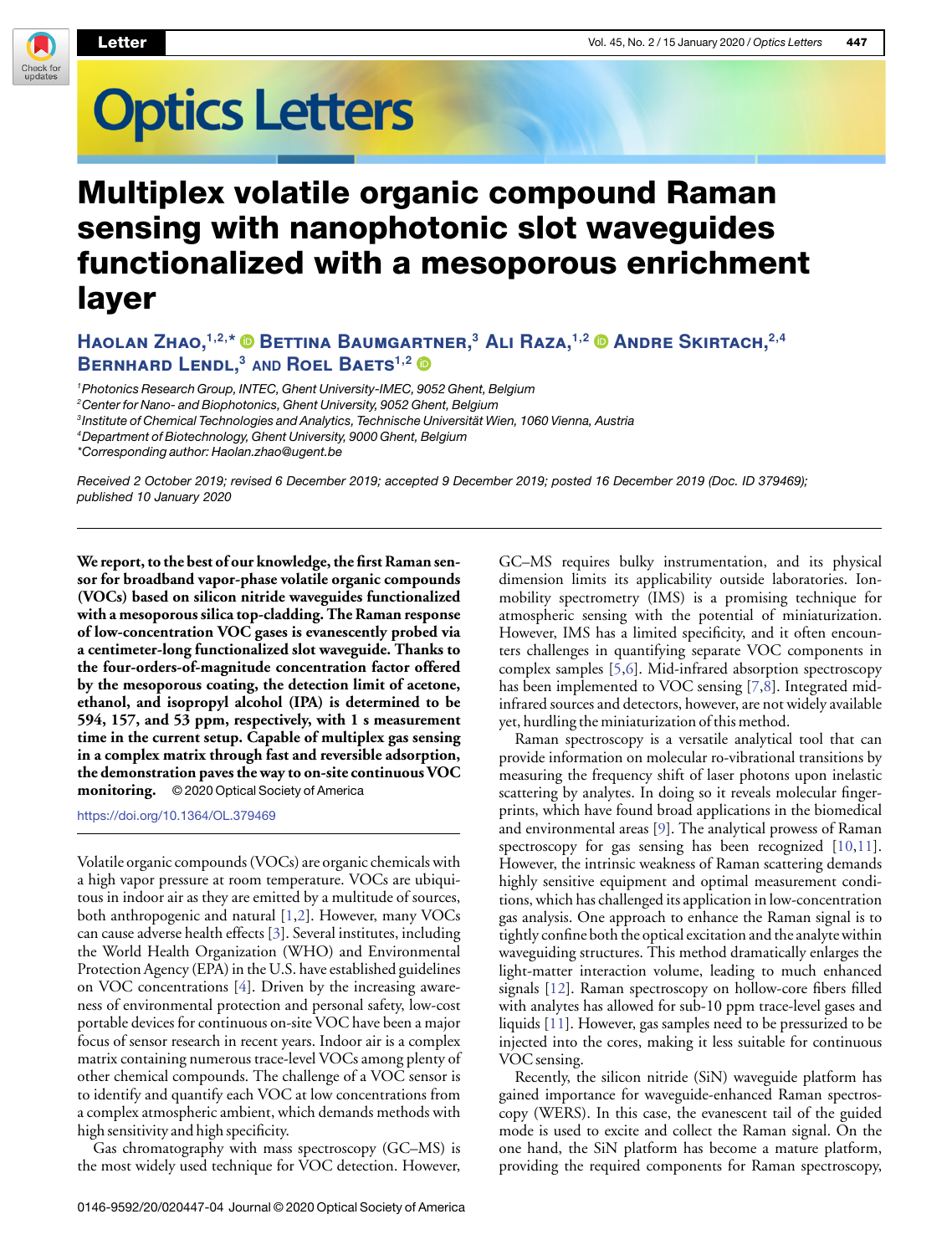ranging from integrated lasers [\[13\]](#page-3-12), spectrometers [\[14\]](#page-3-13), and high-performance filters [\[15\]](#page-3-14). On the other hand, the relatively high refractive index of SiN contributes to a stronger signal, and the planar waveguide structures allow the convenient introduction of analytes. In the past years, SiN WERS has already been demonstrated for bulk liquid [\[16\]](#page-3-15) and biological monolayers [\[17\]](#page-3-16). More recently, inspired by the technique of solid-phase extraction, chemical enrichment has been introduced to WERS. In this Letter, the SiN waveguide is coated with a sorbent layer, which significantly concentrates the analytes and leads to much improved signals. Multiple gases at the parts per billion level have also been probed, thanks to the hypersorbent polymer functionalized waveguides [\[18,](#page-3-17)[19\]](#page-3-18). However, the sorbent layer in these reports is a specially designed polymer that binds selectively with organophosphates and other toxic substances. The polymer coating also exhibits a long enrichment and recovery time, precluding its application in VOC sensing.

In this contribution, we report for the first time, to the best of our knowledge, a proof-of-concept demonstration of multiplex VOC sensing with WERS using slot a SiN waveguide functionalized with a mesoporous silica top-cladding. We explore the degree by which the mesoporous coating enriches the VOC concentration and find a four-orders-of-magnitude concentration enhancement. The Raman spectra of trace levels of acetone, ethanol, and isopropyl alcohol (IPA) have been recorded.

The nanophotonic slot waveguide is chosen for Raman sensing for its high efficiency [\[20\]](#page-3-19). The waveguide is fabricated in the BioPIX pilot line in IMEC. A 300 nm thick SiN layer is deposited through plasma-enhanced chemical vapor deposition on a 3.3 µm thick layer of silica. The slot waveguide is then patterned via deep-UV lithography and reactive ion etching. The waveguide has a nominal cross section of  $w \times h = 700 \times 300$  nm with a slot of 150 nm. The slot waveguide is first transitioned to a 700 nm wide strip waveguide and then tapered to a  $3 \mu m$  wide strip waveguide at both ends for coupling. The tapering section is top-covered with a  $1 \mu m$ thick silica, and the overall length of the sensing slot waveguide is 8 mm in length. A 100 nm ordered mesoporous silica coating with a 3D hexagonal structure is then spin-coated on top of the slot waveguide section with the same technique explained in detail in Refs. [\[21](#page-3-20)[,22\]](#page-3-21). Subsequently, the internal surface of the coating is post-functionalized with hexamethyldisilazane in absolute acetone. The functionalization increases the hydrophobicity of the coating for two purposes: (1) the functionalization allows the enrichment of a broad range of VOCs, since most of them exhibit a hydrophobic character and (2) free OH-groups of the silica film are saturated, which prevents degradation of mesoporous coating. The cross section of the final waveguide is shown in Fig. [1\(b\).](#page-1-0) The porosity of the coating is 50%, and its refractive index is estimated to be 1.21 (at 785 nm) through effective medium approximation [\[22](#page-3-21)[,23\]](#page-3-22). The waveguide supports only the fundamental quasi-TE and the fundamental quasi-TM mode. The TE mode is preferred as it has a larger modal overlap (37%) with the sorbent layer when pumped at 785 nm. The propagation loss is found to be 5.2 dB/cm in a cutback measurement in ambient air, and the coupling loss is 7 dB/facet.

We use a confocal Raman microscope (WITec Alpha 300 R) with a 785 nm pump laser (Toptica XTRA II) for our measurement, as shown in Fig.  $1(a)$ . The polarization of the pump beam is controlled by a  $\lambda/2$ -plate to excite the fundamental TE

<span id="page-1-0"></span>

Fig. 1. (a) Setup for the gas measurement. Backward collection is used with the pump injected and the Stokes collected from the top facet of the waveguide. (b) Cross section of the slot waveguide for sensing.

mode of the waveguide. The pump power before the objective is measured to be 50 mW. We use the backward-collection configuration, and the same objective (Nikon  $40 \times$ , NA=0.6) is used to inject the pump beam and collect the Stokes Raman signal. The latter is sent to a spectrometer (with Andor iDus 401 camera) for analysis. The integration time of each measurement is 0.1 s, and the spectra are averaged over 10 measurements. The sample is placed within a custom-made flow chamber for characterization. Three gases are chosen for this Letter: IPA, ethanol, and acetone. Calibration cylinders containing 1000 ppm of chemical vapors in nitrogen are obtained from Praxair. Test gases below 1000 ppm are obtained by diluting the calibration gases with extra nitrogen. Test gases above 1000 ppm are produced by bubbling nitrogen through liquid analytes dissolved in aqueous solution. In the latter case, the vapor concentration is estimated through Raoult's law. The pressure of nitrogen to the bubbler is 1.1 bar, while the pressure of the gas diluted from the calibration cylinder is 2 bar. We note that 1000 ppm of chemical vapor produced in both methods result in the same Raman signal, validating the prediction of Raoult's law.

We first record the Raman signal of the functionalized waveguide itself by sending only nitrogen onto the waveguide. The spectrum is shown as the orange dashed curve in Fig. [2.](#page-2-0) A broad background due to the SiN waveguide core can be clearly observed, and no extra features can be discerned from the spectrum when compared to waveguides without the sorbent coating [\[16](#page-3-15)[,24\]](#page-3-23), indicating that a negligible Raman signal is introduced by the coating. Then IPA vapor is introduced into the gas supply at a high concentration of 3808 ppm. The Raman spectrum after the introduction of IPA vapor is shown as the solid blue line in Fig. [2.](#page-2-0) We can readily observe not only the intense signature Raman peak of IPA at 819 cm<sup>−</sup><sup>1</sup> corresponding to the in-phase C–C–O stretch vibration, but also the Raman modes at 953, 1134, and 1453 cm<sup>−</sup><sup>1</sup> . It is worth pointing out that no Raman signal can be observed from uncoated waveguides with even saturated IPA vapor. This proves that the coating can significantly enrich the concentration of vapor analytes.

The results for IPA, ethanol, and acetone at various concentrations are shown in Fig. [3.](#page-2-1) In this figure, reference spectra of the analytes measured in liquid phase with the same microscope are shown as the solid black lines above each graph. We can observe a good correspondence in both the peak position and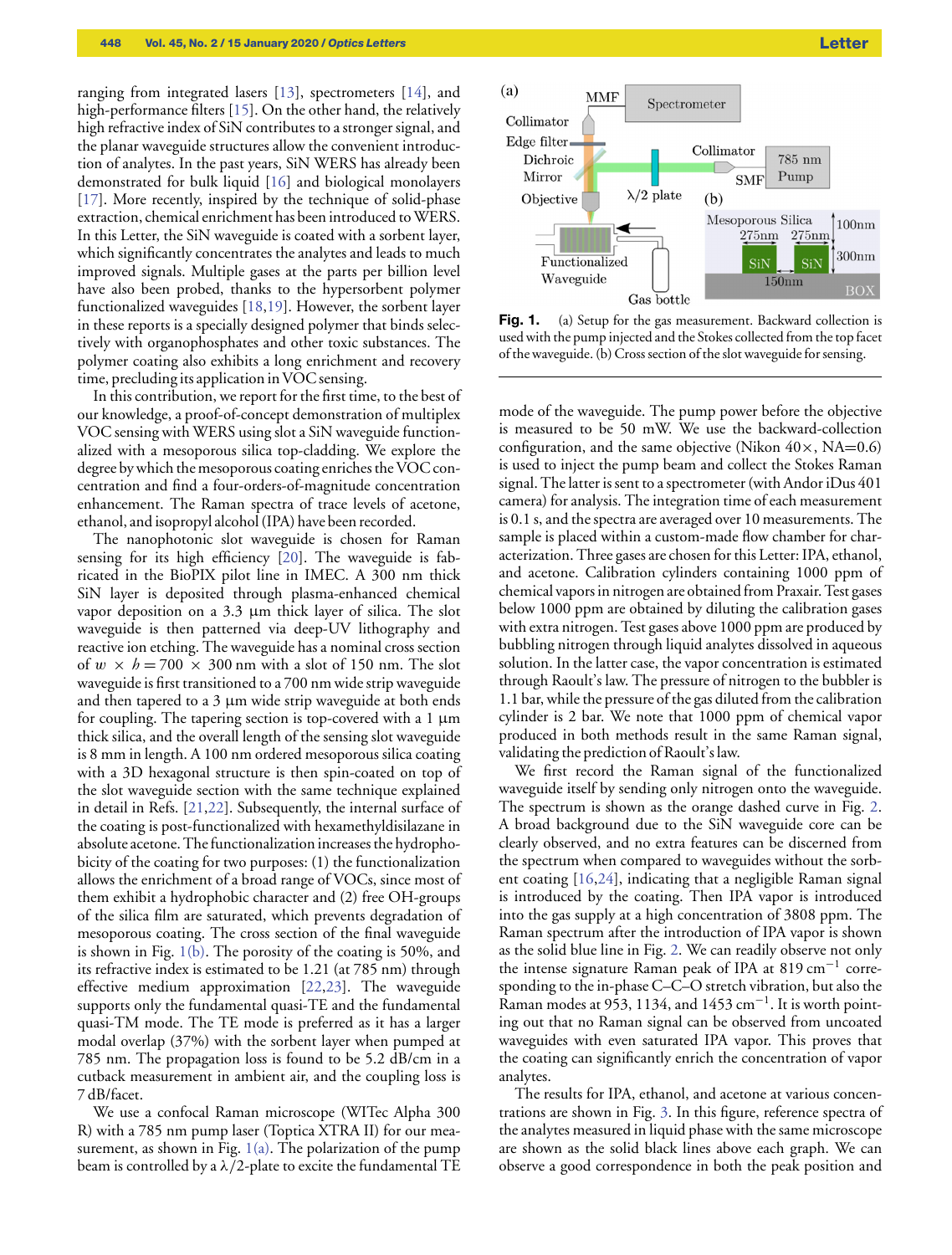<span id="page-2-0"></span>

Fig. 2. Raman signal before (orange dashed line) and after (solid blue line) the introduction of IPA vapor. The Raman peaks of IPA (marked with arrows) are clearly visible from the spectrum.

<span id="page-2-1"></span>

Fig. 3. Background-subtracted Raman spectra of acetone, ethanol, and IPA at various concentrations. The reference spectra of these analytes are shown on top of each graph. The concentration dependencies for the shaded Raman modes are shown to the right of each graph.

relative peak height between background-subtracted spectra and the reference. The result shows that Raman spectroscopy based on a functionalized waveguide is capable of chemical identification.

To characterize the performance of the functionalized waveguide, we apply three different VOC gases with varying concentrations to the waveguide. For each measurement, nitrogen is first applied to the waveguide; then analytes are applied consecutively. The resulting spectra (Fig. [3\)](#page-2-1) are obtained by subtracting the nitrogen-exposed background spectrum from the ones of interest.

We notice the Raman spectra in Fig. [3](#page-2-1) exhibit some parasitic features below 1000 cm<sup>-1</sup> and a sharp peak at 1415 cm<sup>-1</sup>, which are the result of inaccurate background subtraction. It is clear from Fig. [2](#page-2-0) that the un-subtracted Raman spectra always exhibit some small ripples, which are caused by the collection optics of the microscope. The Raman signal from the waveguide is collected by a multimode fiber. Interference between different optical paths in the multimode fiber induces speckles at the spectrum. The location and intensity of the ripples are not identical across measurements, causing parasitic features in the differential Raman spectrum. We want to emphasize that this effect can be solved by using a single-mode collection fiber. However, it requires sophisticated modification on the microscope to retain the collection efficiency.

The sensitivity of the waveguide is investigated using the signature peaks of analytes which are shaded in Fig. [3.](#page-2-1) The concentration dependence of these peaks is shown on the righthand side of each graph. It is noteworthy that the variation of the Raman signal is not strictly linear to vapor concentration. Since the Raman signal is proportional to the number of molecules, this suggests that the number of adsorbed molecules is not proportional to the ambient level. Indeed, the adsorption process in mesoporous silica is usually characterized by a Langmuir or Freundlich equation [\[21\]](#page-3-20). However, the adsorption capability does exhibit a one-to-one relationship with the ambient level; thus, quantification of VOC is possible once a calibration curve is constructed. Projecting the adsorption capability to lower concentrations using the Freundlich equation, the  $3\sigma$  limit of detection (LoD) of acetone, ethanol and IPA is determined to be 594, 157, and 53 ppm with 1 s integration time and 50 mW pump power. Here the signal is the relative Raman peak height and spectral noise as the standard deviation of the Raman peak height over repetitive measurements. The LoD can still be improved by suppressing the interferometric noise down to the level where shot noise becomes dominant.

To demonstrate the multiplex detection capability of the sensor, we perform measurements on samples composed of IPA and acetone vapor mixtures. We first fill the bubbler with diluted acetone solution to generate 2299 ppm acetone vapor. As shown in Fig. [4,](#page-3-24) only the acetone peak at 791 cm<sup>−</sup><sup>1</sup> (solid blue) is observed. With a similar method, we obtain the Raman spectrum with solely 854 ppm IPA vapor in Fig. [4](#page-3-24) (solid orange), as evidenced by its signature peak at 819 cm<sup>−</sup><sup>1</sup> . Later, we prepare a mixture of IPA/acetone solution in the bubbler to generate a complex gas sample. Its Raman spectrum is shown as the green dots in Fig. [4.](#page-3-24) We can clearly see the signature peaks of both IPA and acetone. Furthermore, the peak heights are unaffected by the other component. We further increase the concentration of IPA vapor from 854 to 1282 ppm and then to 2204 ppm, and the peak height from the other components, acetone, remains the same. This shows that the Raman signal of VOC is unaffected by the presence of other components over a wide concentration range, making this a promising candidate for multiplex detection of VOC.

The temporal profile of adsorption and desorption is also critical for the sensor. A defined sequence of nitrogen, 824 ppm